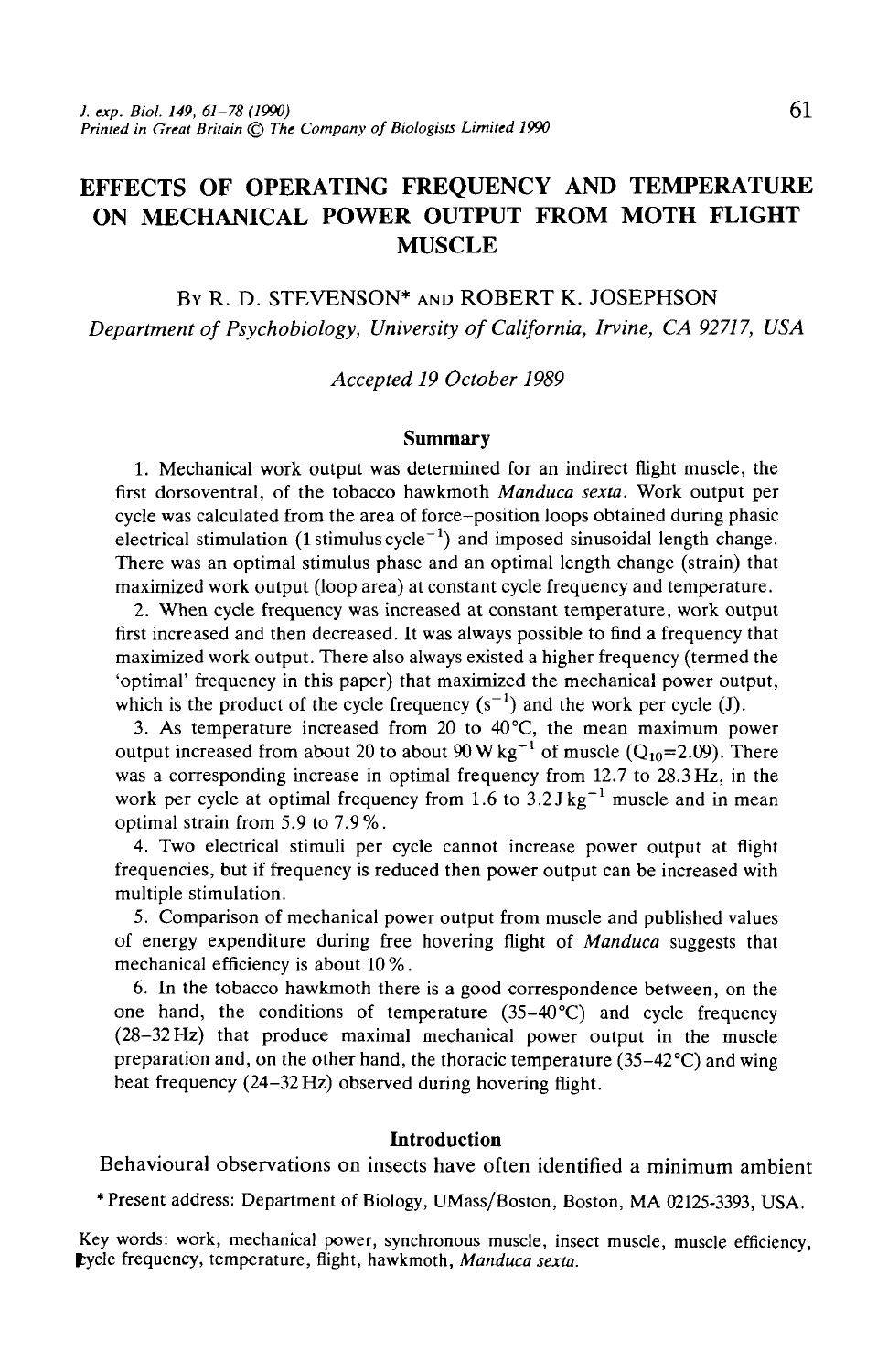or body temperature for flight (Williams, 1940; Taylor, 1963; Heinrich, 1981). Muscle temperature has been proposed as the critical physiological factor that determines this behavioural threshold (Heinrich, 1974; Kammer and Heinrich, 1978; Josephson, 1981). This paper examines the mechanical power available from wing muscles of the hawkmoth *Manduca sexta,* and the relationship between muscle temperature and power output. Among the questions considered are (1) how does the mechanical power output obtainable from the flight muscle vary with muscle temperature and (2) at what temperature, if any, does the mechanical power output match that which has been estimated as being required for flight (Casey, 1981a; Ellington, 1984a)?

The tobacco hawkmoth *Manduca sexta* is an appropriate animal in which to examine the relationships between temperature and power output because its muscles operate at elevated temperatures. Before take-off at an ambient temperature of 20°C, *Manduca* increases its thoracic temperature from 21-22°C to about 36°C and nearly doubles its wing beat frequency (Heinrich and Bartholomew, 1971). Among sphingid moths generally, body temperature, wing beat frequency, muscle contraction rate and  $O_2$  consumption rate all increase before flight occurs (Dorsett, 1962; Heinrich and Casey, 1973; Bartholomew and Casey, 1978). In accordance with a minimum power threshold for flight, Heinrich (1981) has suggested that all sphingids must achieve a thoracic temperature of about  $36^{\circ}$ C before they can fly.

Questions concerning the efficiency of muscle provided another motivation for this study. Muscles transform chemical energy into mechanical energy. The ratio of the mechanical power output to the chemical energy input is the mechanical efficiency (Hill, 1939). Among insect fliers this transformation is thought to be a totally aerobic process (Sactor, 1965), making the measurements of oxygen consumption during warm-up and free flight a good measure of the chemical energy input. Using oxygen consumption data, Casey (1981a) suggested that a flight muscle efficiency of 20 % for sphingids was consistent with the mechanical power output calculated from aerodynamic models. Ellington (1985) argued, however, that mechanical efficiency of insect flight muscle is closer to 10 % when improved aerodynamic models are used. The present study helps to resolve the differences in estimated muscle efficiency by making direct measurements of the mechanical power output.

Here we measure power output using the work-loop technique originally devised by Machin and Pringle (1959) and later adapted for synchronous muscle by Josephson (1985a). In the work-loop technique the muscle length is varied cyclically and the muscle length and force are recorded. The net work is the area of the work loop formed when force is plotted against length over a full length cycle. The net work output per cycle is calculated as the work produced during shortening minus the work necessary to re-lengthen the muscle. The mechanical power follows directly as the cycle frequency times the work per cycle. Josephson (1985a) and Johnston and Altringham (1988) discuss the rationale of this approach. Specifically the work-loop technique is suited to muscles that are used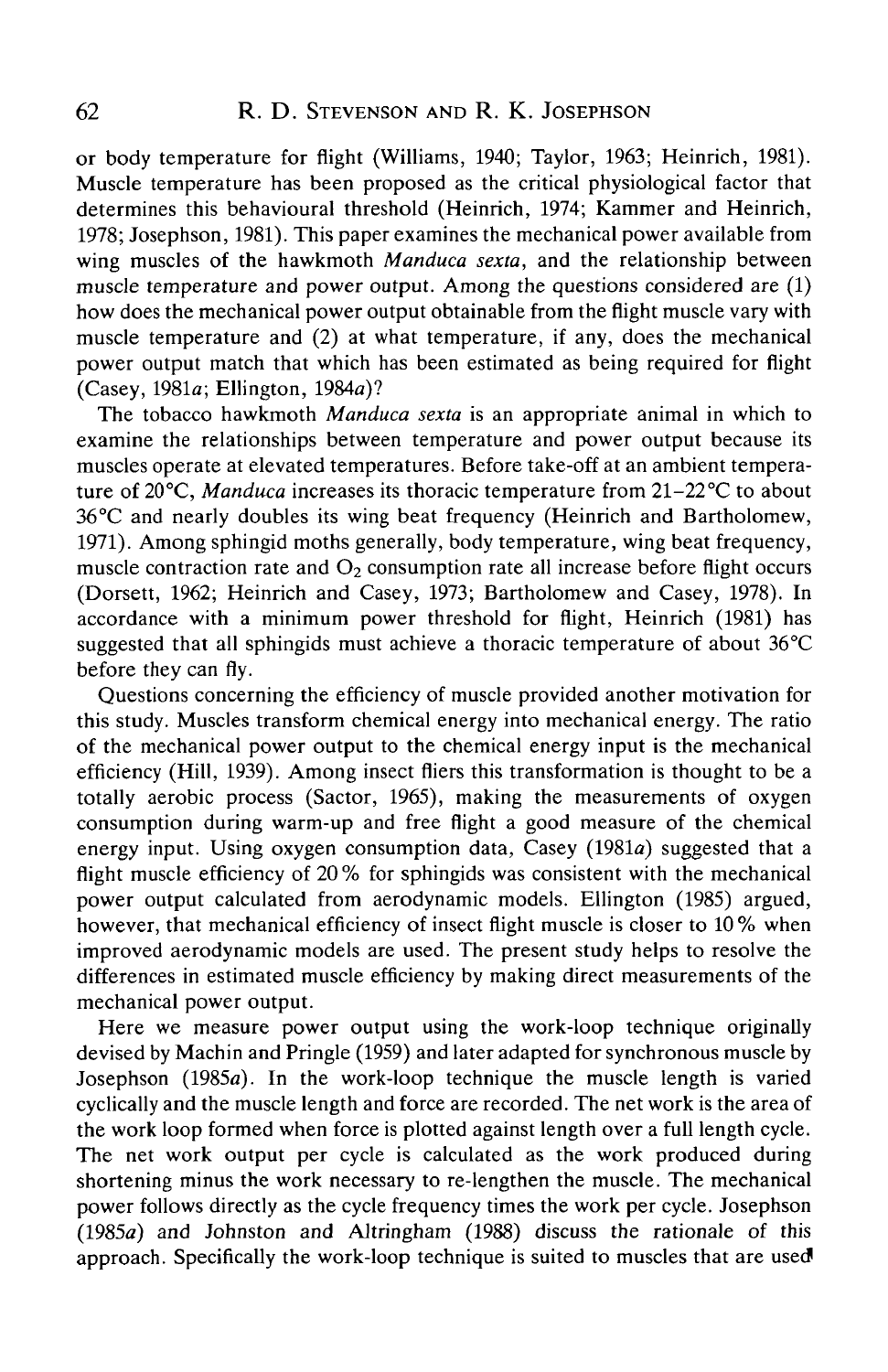cyclically, such as in locomotion or breathing, because (1) the work for stretching out the muscle is naturally incorporated into the measurement and (2) variables which must be adjusted during the measurements, such as cycle frequency, muscle strain and stimulation pattern, have a natural correspondence with the variables that are important in modulating force and power output of the muscle in the animal.

#### **Materials and methods**

# *Animals*

Pupae of *Manduca sexta* were obtained from a laboratory culture. On the day after eclosion animals were weighed and thereafter maintained on long days (16h:8h L:D) at approximately  $20^{\circ}$ C in a flight cage (0.8m $\times$ 1.5m $\times$ 1.5m). The cage was supplied with tobacco plants for egg laying. Food was available from artificial flowers filled with 9:1 water: honey solution. Approximately 60 % of the animals began to feed. These animals lived as long as 3 weeks whereas non-feeders died within a week. Only feeders were used in experiments (mean age 9.5 days, mean decrease in body mass from eclosion 22 %).

### *Preparation*

A moth was weighed and then chilled to inactivate it. Scales of the thorax were rubbed off, and the wings and legs were removed. The thoracic ganglia were exposed by ventral dissection and removed in order to block spontaneous contractions of the muscle of interest and to give a quiescent preparation. Next, the ventral attachment of the dorsal ventral muscle,  $dv_1$  (Eaton, 1971), was freed by making a series of cuts into the sternal exoskeleton (Fig. 1) which isolated a triangular piece of cuticle to which a part of the muscle was attached.  $dv_1$  is an indirect power muscle used to elevate the wings. The isolated portion of the muscle contained only one motor unit, as indicated by a single, sharp threshold for twitch contractions in response to single stimuli. Bits of surrounding cuticle were trimmed away from the sternum so that movement of the muscle was unhindered. The head end of an insect pin (size 000), which had been shortened to 5 mm and shaped into a hook, was glued to the freed cuticle using cyanoacrylate cement (gel Super glue). This hook could then be attached to an ergometer arm *via* another hook.

Care was taken when preparing the muscle to keep the tracheal system attached to it. Preparations gave good contractions for up to 9h. Saline (composition given in Tublitz and Truman, 1985) was occasionally added to keep the preparation moist. Protein clots, which formed around the free end of the muscle, were removed when necessary.

The muscle was stimulated through two silver wire electrodes  $(50 \mu m)$  diameter), which were implanted in the dorsal end of the muscle and waxed into place. The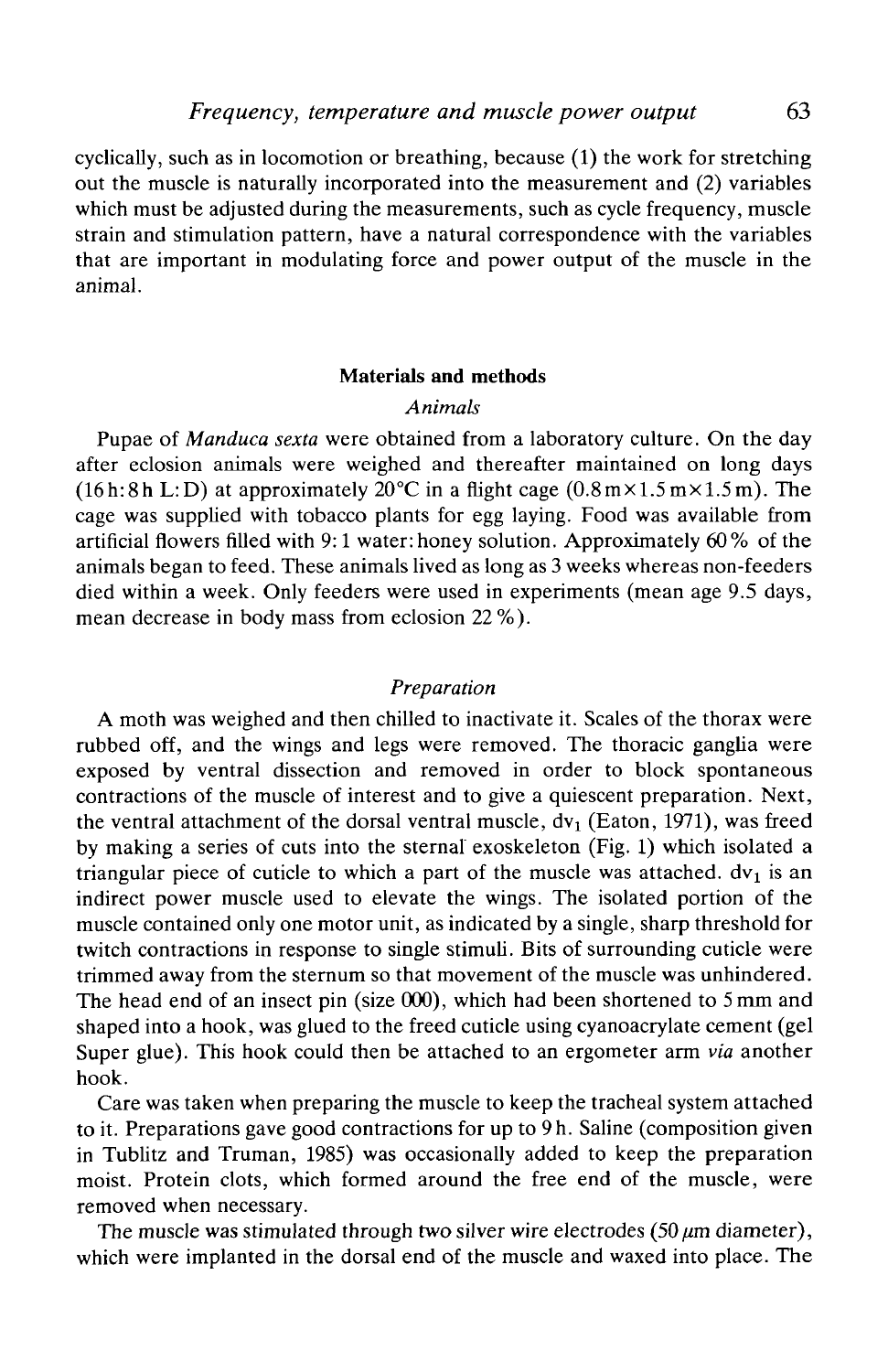stimuli were 0.5 ms voltage pulses, one per cycle unless otherwise noted. When the electrodes were in place, the animal was glued on its back with 5min Epoxy cement to a glass slide, which was then positioned beneath an ergometer.

The muscle was attached to either a Cambridge ergometer (model 300H, Cambridge Instrument Co., Cambridge, MA, USA) or an ergometer based on a shaker pot (102A Shaker, Ling Electronics, Anaheim, CA, USA) as a position control and semi-conductor strain gauge (Pixie 8101, Endevco Co, San Juan, Puerto Rico) for force measurement. Both instruments allowed control of muscle position and simultaneous measurement of both position and force. Custom-built electronics produced sinusoidal signals for control of muscle length and phasic trigger signals for controlling stimulation. (In a wide variety of insect species wing motion is sinusoidal; Weis-Fogh, 1973; Ellington 19846. Here it will be assumed that muscle motion is also sinusoidal.) All control and output signals were



Fig. 1. (A) Perspective view of a *Manduca sexta* adult lying on its dorsal side. The prothoracic legs and portions of the other legs have been removed. (B) Ventral view of the mesothorax of *Manduca* at an enlarged scale when compared with A. The dotted lines outline a triangular piece of exoskeleton (basisternum) where three cuts were made to free the ventral attachment of a portion of the dorsal ventral flight muscle  $dv_1$ used in these experiments,  $dv_1$  is an indirect power muscle for elevating the wings. Madden (1944) provides additional drawings and a description of the anatomy.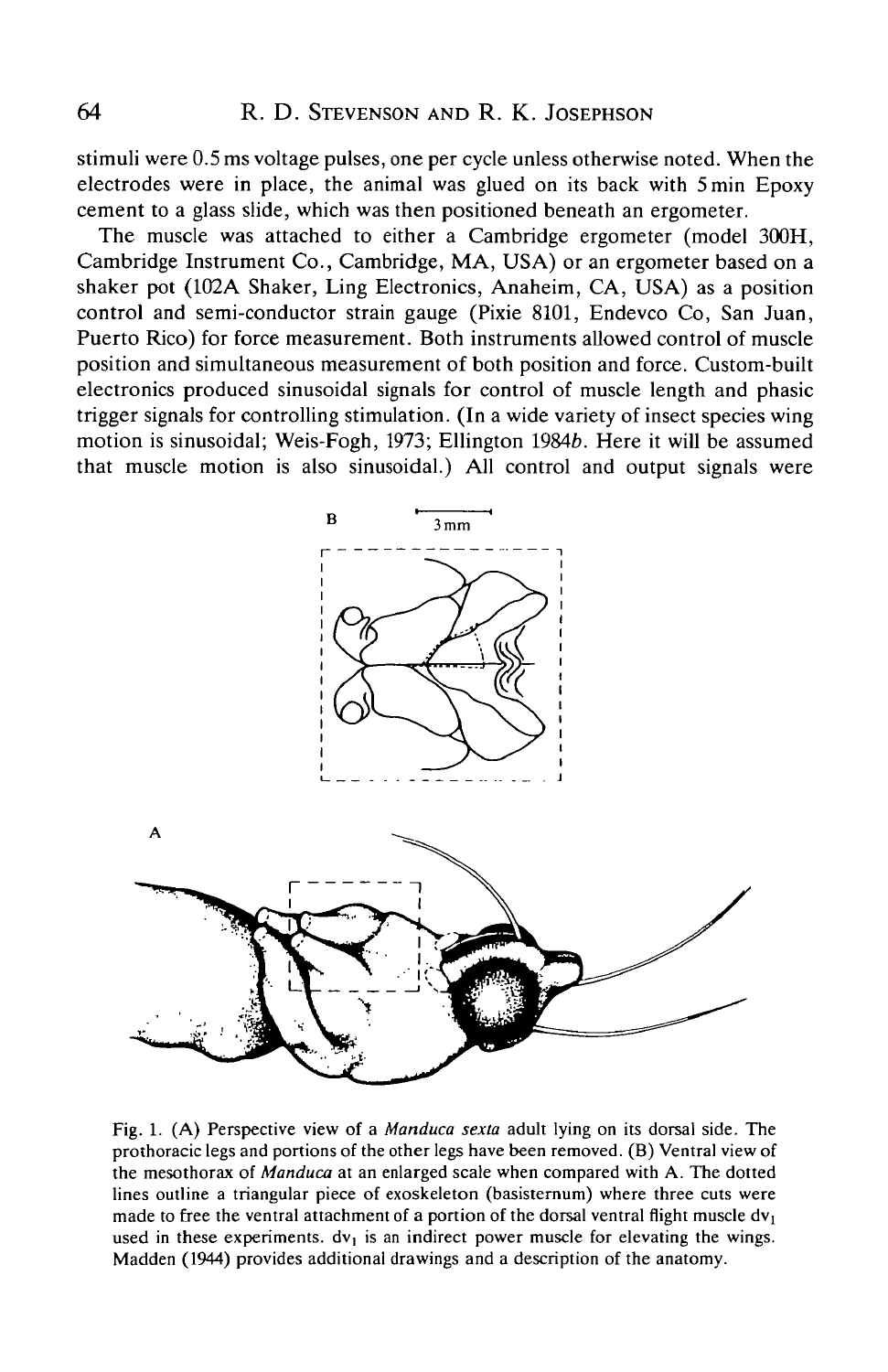recorded by an IBM PC computer through an A/D board (TECMAR Cleveland, Ohio, USA).

### *Experimental protocol*

Before work measurements began, data to specify the 'phase' were gathered. Phase is a measure of the relative timing between the capacity of a muscle to generate force and the imposed sinusoidal length change. We follow the definition given by Josephson (1985a). Briefly, from an isometric twitch recording, the time between muscle stimulation and the peak tension was determined. (A separate determination was made for each new temperature.) Phase was then calculated as the time difference between the maximum length of the muscle and the expected time of maximum isometric force, based on the isometric twitch, divided by the cycle duration. This fraction was multiplied by 100 so that phase was expressed as a percentage from 0 to 100%. As will be shown, the optimum phase for power output was about 25 %, which means that the expected time of peak isometric force would coincide with the mid-point of the shortening half-cycle.

Experimental trials were given regularly at 30 s intervals to keep the preparation at an approximately steady state. Each trial consisted of 5-6 imposed sinusoidal length changes with phasic electrical stimulation. The work output per cycle for the next to the last cycle was calculated by the computer. In the early cycles there was some facilitation but by the fourth or fifth cycle loop closure was very good, indicating a steady state had been reached. The optimum stimulus phase and muscle strain for work output were determined using a systematic search procedure. First, a value of the optimum strain was estimated and phase was varied until a work maximum was found. Then, having fixed the phase at the point which produced the local maximum, strain was varied until work output was again maximal. By repeating this procedure, the optimal phase and the optimal strain for maximizing work output were found for each cycle frequency. In total, the search required 6-15 min to complete. Next, the cycle frequency was altered and the process described above repeated. A series of 5-9 frequencies was investigated at five equally spaced temperatures from 20 to 40°C.

# *Muscle fatigue*

In early experiments it became obvious that work output usually decreased during the course of an experiment. In addition to a steady decrease, there was often an abrupt decline in performance. When a preparation exhibited an abrupt decline, the experiment was terminated. To monitor fatigue, maximal work output was determined at standard conditions, 30°C and 24 Hz, between the trials at each new temperature tested. In addition, fatigue during the trials at a constant temperature was monitored by interspersing tests at a reference frequency between every two tests at new frequencies. Thus, a typical sequence of parameter changes might be: standard conditions (30°C, *24Hz),* followed by a new temperature (e.g.  $35^{\circ}$ C) and a scan of frequencies (28, 16, 20, 28, 24, 32, 28, 36, 40, 28Hz), followed by standard conditions. The reference frequency chosen was the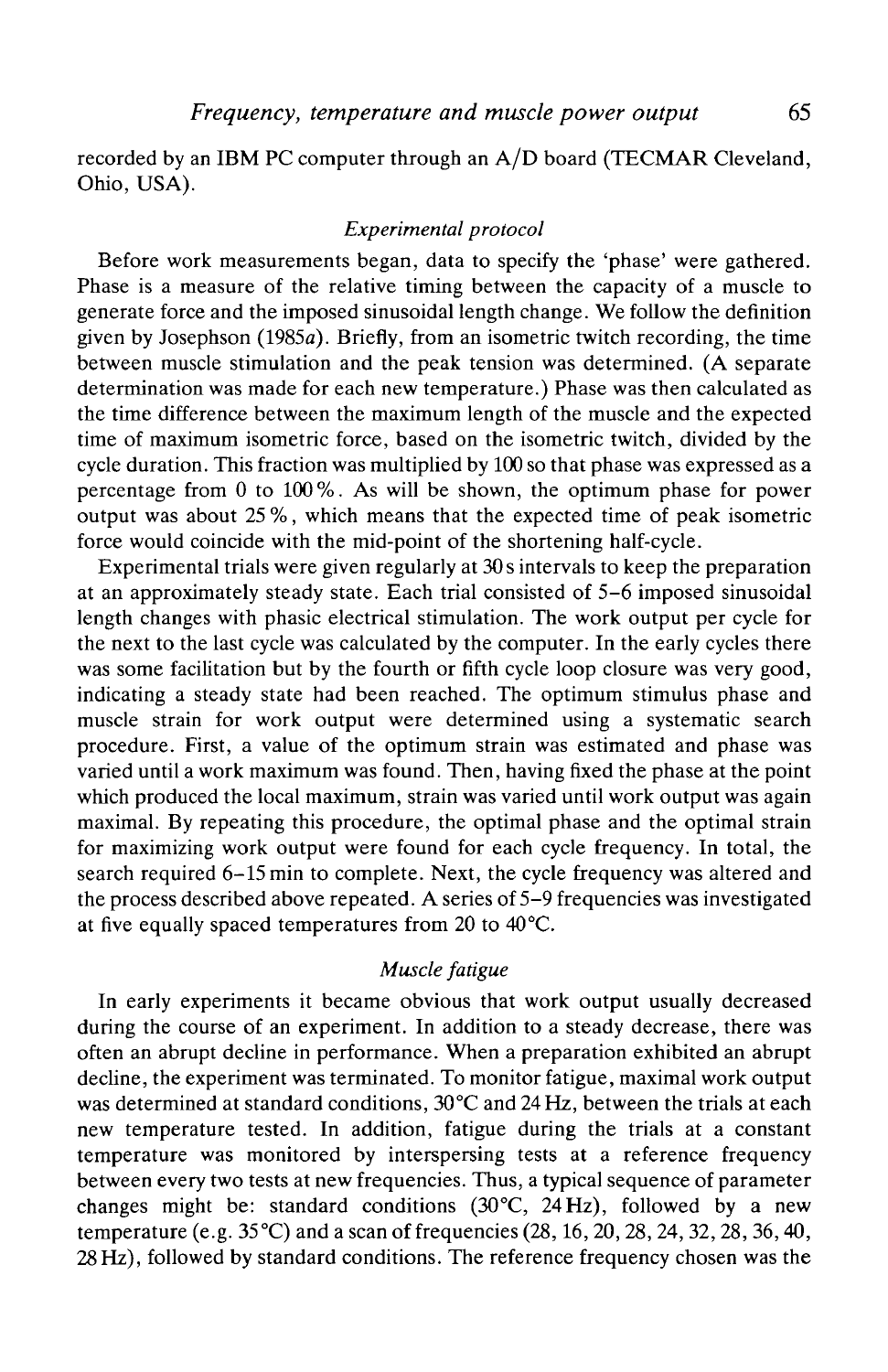frequency for which maximum power output was anticipated at the temperature being tested. For the data reported here, the time-dependent decrease in work output at standard conditions was approximately linear.

A fatigue index (FT) was defined as follows:

$$
FI = 1 - \left[\frac{\text{Standard work, time} = t}{\text{Standard work, time} = 0}\right]
$$

The denominator within the brackets was the work determined at standard conditions in the first set of trials. The standard work at any other time, *t,* was estimated by linear extrapolation between the nearest determinations of work under the standard conditions before and after time *t.* Experimental sessions usually lasted  $2-6$  h. The average fatigue index at the end of experiments was 30 %. Unless otherwise indicated, all the values of work and power presented below have been corrected for expected fatigue by dividing individual values by (1—FT). Thus, values given for work or power are estimates of those that would have been obtained from the preparation at the beginning of the experimental period.

### *Temperature control*

Muscle temperature was controlled by placing the preparation in a Styrofoam box, where it was cooled by surrounding it with beakers of salted ice or heated by a microscope light. The temperature of the contralateral dv<sub>1</sub> muscle was measured continuously ( $\pm 0.1^{\circ}$ C) with a thermistor probe. The output of the probe served as an input for a feedback circuit controlling the intensity of the microscope light. The muscle temperature was held within  $0.5^{\circ}$ C of the set temperature.

# *Determination of muscle length and mass*

Initial muscle length was adjusted to *in vivo* length as judged by the surrounding cuticle of the thorax. After an experiment the body cavity was injected with 70 % ethanol while the muscle was still attached to the ergometer at its *in vivo* length. The muscle became fixed in place. After 30 min the muscle was detached from the ergometer and the animal stored in ethanol (70%) for at least a week. Then the muscle was dissected out, and its dimensions were measured with an ocular micrometer. The muscle is composed of a parallel bundle of fibres that reach between the tergum and the sternum. The muscle is triangular in cross-section; its three-dimensional form is an elongate triangular prism. On the dorsal end there is a perpendicular termination of the fibres while on the ventral end there is an oblique termination. Thus, two of the edges of the prism are approximately equal in length, and the third somewhat longer (about 14%) than the others. Based on this geometry, the average fibre length was calculated as  $\frac{2}{3}L1+\frac{1}{3}L2$ , where L1 is the length of one of the shorter edges and *L2* is the length of the longest edge. The contralateral  $dv_1$  muscle was also removed and its length compared with that of the experimental muscle to determine if the length of the experimental muscle during the measurements was reasonably close to the *in vivo* length. In all instances the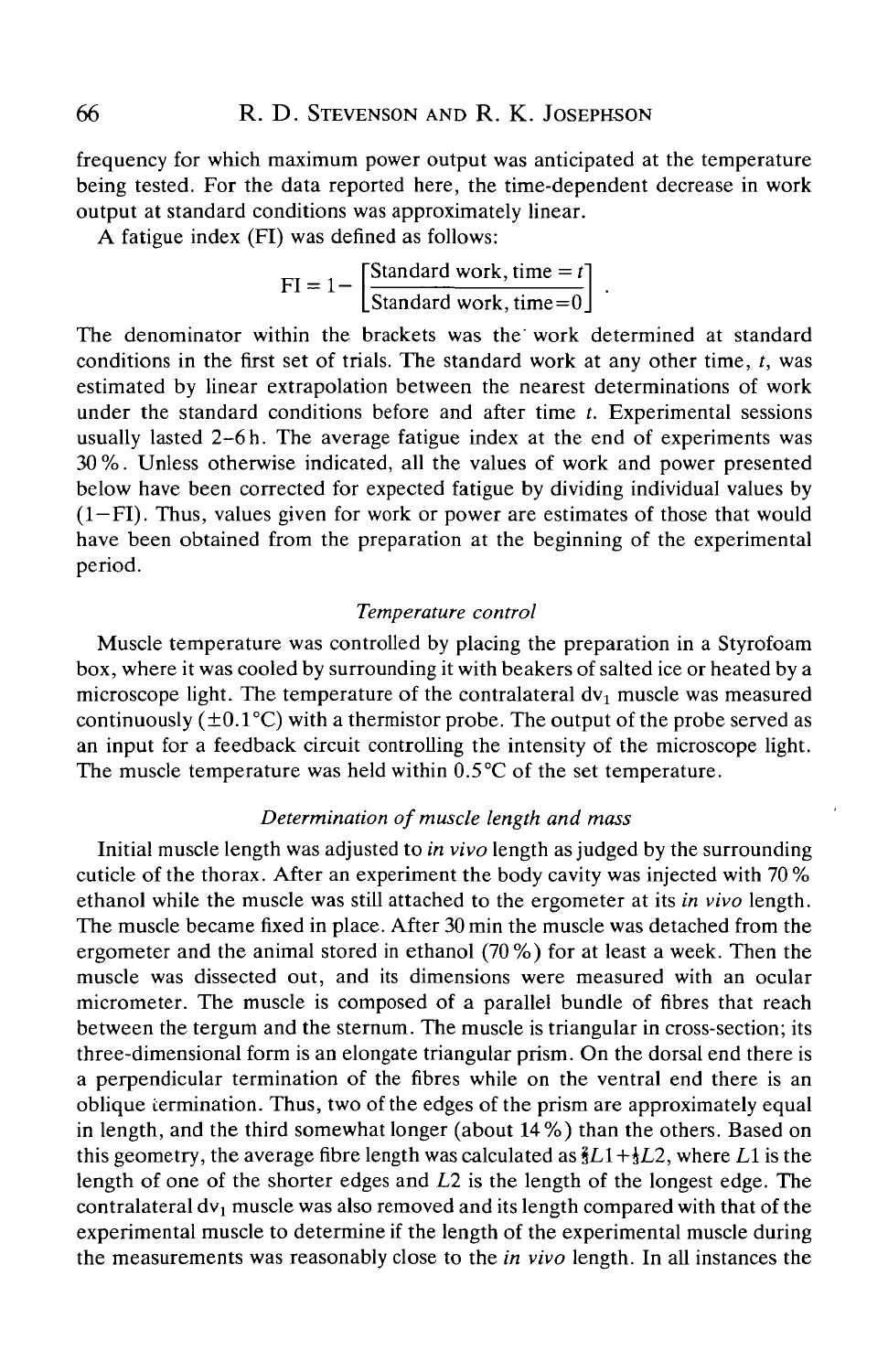

Fig. 2. Examples from two preparations of the data collected when searching for the maximum mechanical work output at fixed frequency and temperature. (A) The phase of electrical stimulation was varied while muscle strain was held constant at 6.7 %. A local optimum exists for a phase of about 20%. (B) The strain was varied while the phase of stimulation was held constant at 11 or 23 %. For each phase, there is an optimal strain of about 7 % for maximum work output.

length of the muscle used in experiments was within 5 % of the length of the contralateral dv<sub>1</sub>. Muscle lengths averaged  $7.0\pm0.4$  mm (N=19).

After dissection each muscle was rehydrated in saline solution for 24 h and then weighed on a Cahn electrobalance (model 21). Preliminary measurements showed that, after storage in 70% ethanol, muscles weighed an average of  $73.0\pm3.7$ %  $(N=20)$  of their initial mass. Therefore measured masses were multiplied by 1.37 to correct for the expected mass loss. Muscle masses averaged  $13.8 \pm 2.3$  mg  $(N=19)$ . Unless otherwise indicated, values for work and power output are given per unit mass of muscle.

#### **Results**

### *Stimulus phase, muscle strain and work output*

The search for the stimulus phase and imposed strain which gave maximal mechanical work output was accomplished by varying one parameter at a time. The work output changed in a smooth fashion with changes in stimulus phase and strain (Fig. 2). The relative independence of the phase and strain optima made it possible to locate a maximum with 3-5 transections of the two-dimensional variable space. Several characteristics of work loops (loop shape, optimal phase of stimulation, optimal strain, independence of optimal phase and strain) for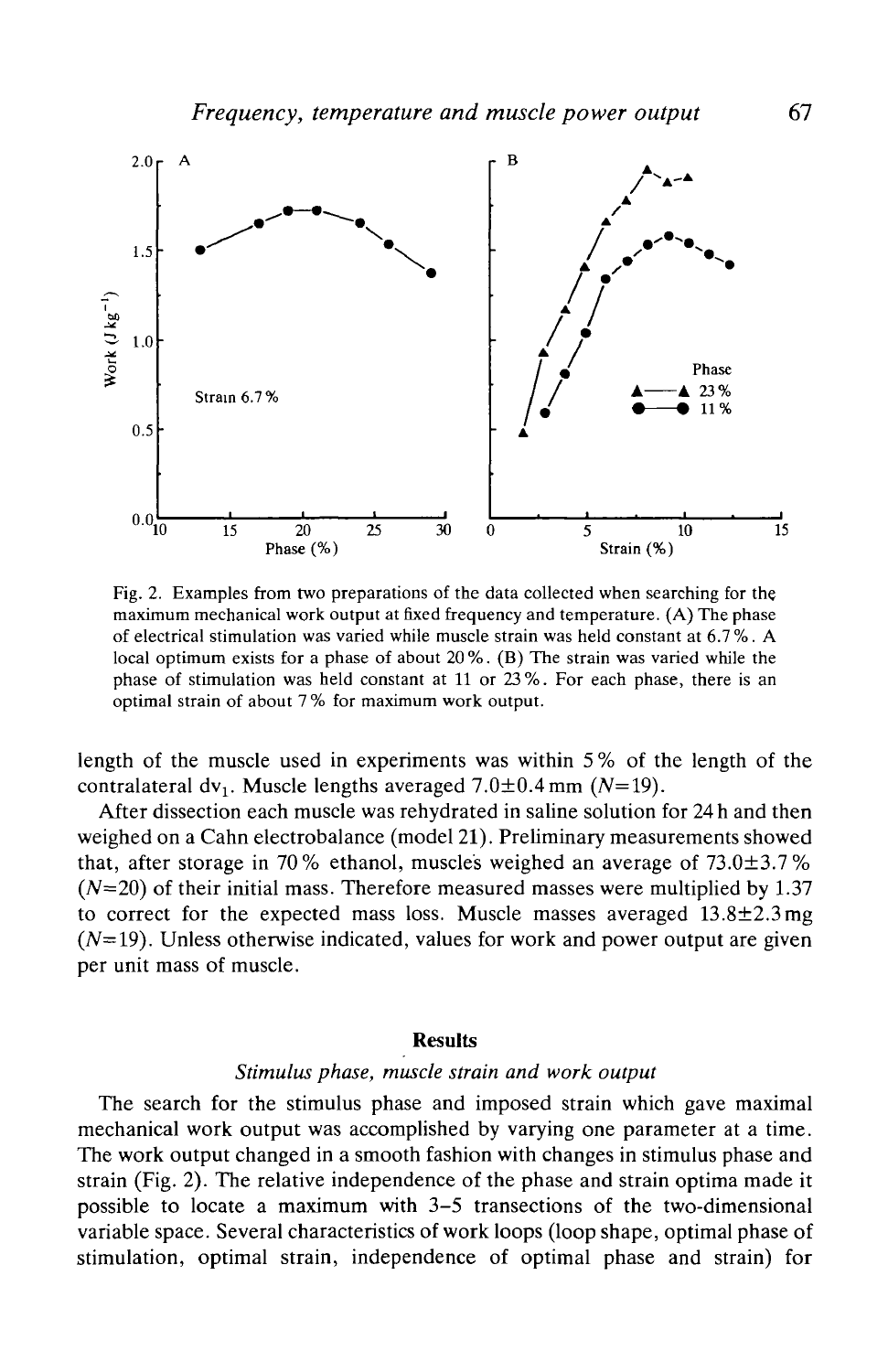*Manduca* flight muscle are very similar to those reported for wing muscles of katydids (Josephson 1985a,*b)* and locusts (Misizin and Josephson, 1987).

# *Cycle frequency, work and power*

Mechanical work output first increased and then decreased when examined over a range of increasing frequencies (Fig. 3). Mechanical power output, too, exhibited an inverted U-shaped dependence on frequency (Fig. 3). The power curve is shifted to higher frequencies compared to the work curve. This shift is to be expected because power is the product of frequency and work. In the example of Fig. 3 the frequency that maximized work output was about 20 Flz while that for power output was about 26 Hz.

### *Temperature effects on power output*

As temperature increased, the maximum power output and the optimal frequency for maximum power output both increased (Fig. 4). The mean maximum power output rose from about 20 W kg<sup>-1</sup> at 20 °C to about 90 W kg<sup>-1</sup> at 40 °C (Fig. 5A). For two individuals maximum values were close to 130  $Wkg^{-1}$ . The mean optimal frequency increased from 12.7 to 28.3 Hz over the experimental temperature range (Fig. 5B), and mean work per cycle at optimal frequency doubled, from 1.6 to 3.2 J kg<sup>-1</sup> (Fig. 5C). There was considerable variation in the work output from animal to animal, which is reflected in the large error bars of Fig. 5C. In each individual the relationship between work output and temperature was a monotonically increasing function, roughly paralleling the mean slope shown in Fig. 5C.

The data in Fig. 5 suggest that frequency and work per cycle contribute approximately equally to the increase in power output with temperature, since



Fig. 3. Work output per cycle at the phase and strain that maximize work output and the corresponding power output as a function of cycle frequency from one preparation. Muscle temperature was 30°C.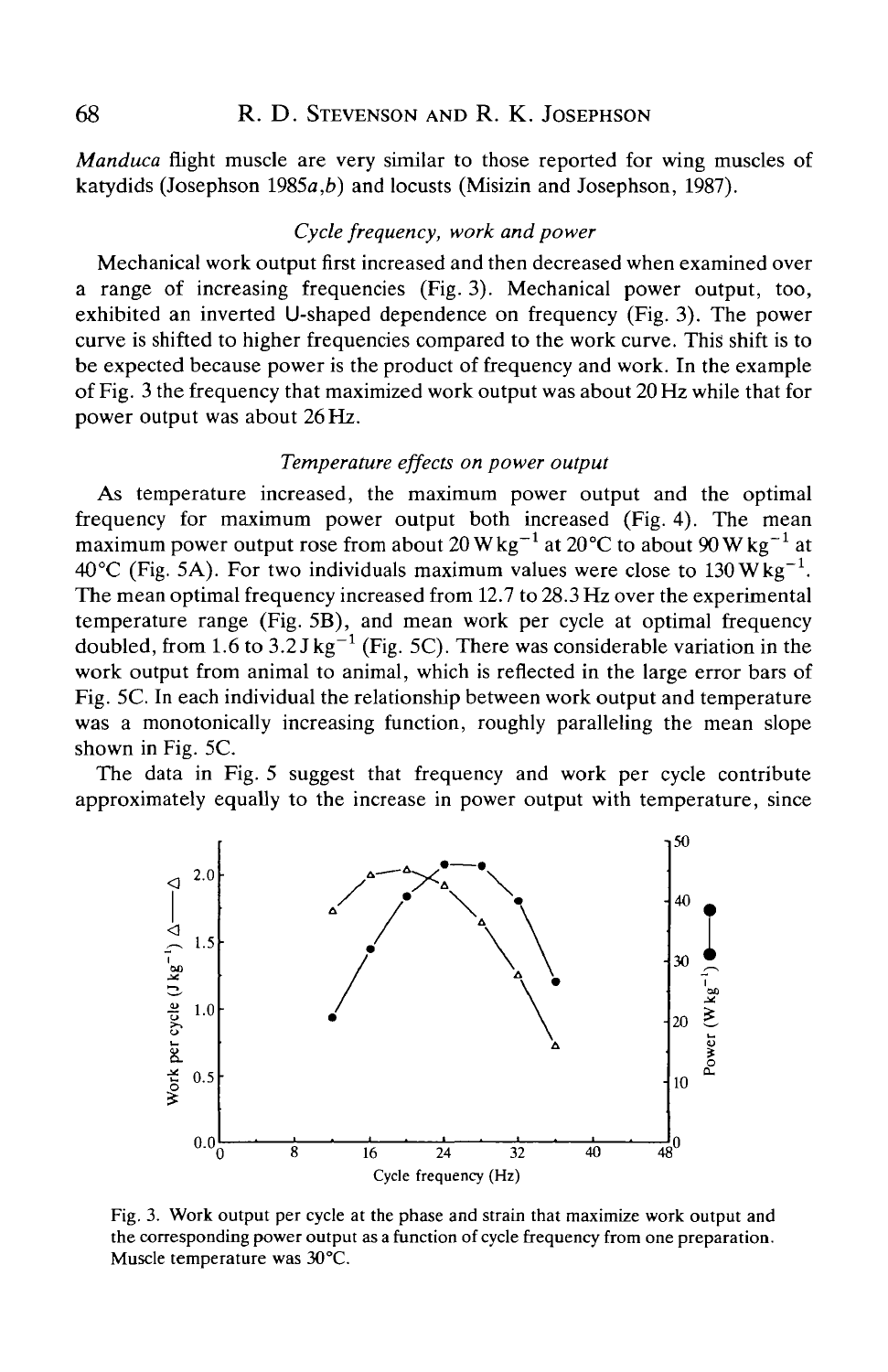

Fig. 4. The dependence of mechanical power output on cycle frequency in one individual at four different temperatures. Note that the power and the frequency at which power is maximum (the 'optimal' frequency, marked by arrows) both increase with muscle temperature.

both increased about twofold over the temperature range tested. However, these results are somewhat confounded because of variability among individuals and because the same individuals were not measured at all temperatures. In four preparations, data were obtained at each of four temperatures: 20, 25, 30 and 35 °C. For this temperature range, cycle frequency increased an average of 2.4-fold (95% confidence interval=0.36) while work per cycle increased 1.5-fold (confidence interval $=0.4$ ). These comparisons suggest that changes in optimal frequency may contribute more to the increase in power output than do changes in the work per cycle at optimal frequency.

The area of a work loop depends on the muscle strain and forces throughout the strain cycle. The mean work output per cycle doubled when temperature increased from 20 to 40°C (Fig. 5C). What are the relative contributions of strain and force to this doubling, based on the expectation that work=strain $\times$  mean force difference for the shortening and lengthening half-cycles? Over a 20°C temperature range, mean optimal strain increased  $34\%$  (Fig. 6A), suggesting that mean forces are also changing. Unfortunately, we have no data for the average forces over the lengthening and shortening portions of the cycle. Furthermore, the precautions noted in the previous paragraph for interpreting mean data apply here also. When the analysis is restricted to the four preparations (see above) for a 15 °C range in temperature, strain increases a mean of 1.3-fold (confidence interval=0.26). Together these data suggest that increases in both strain and in the force differences between the half-cycles contribute to the increase in work output, but their relative contributions are uncertain.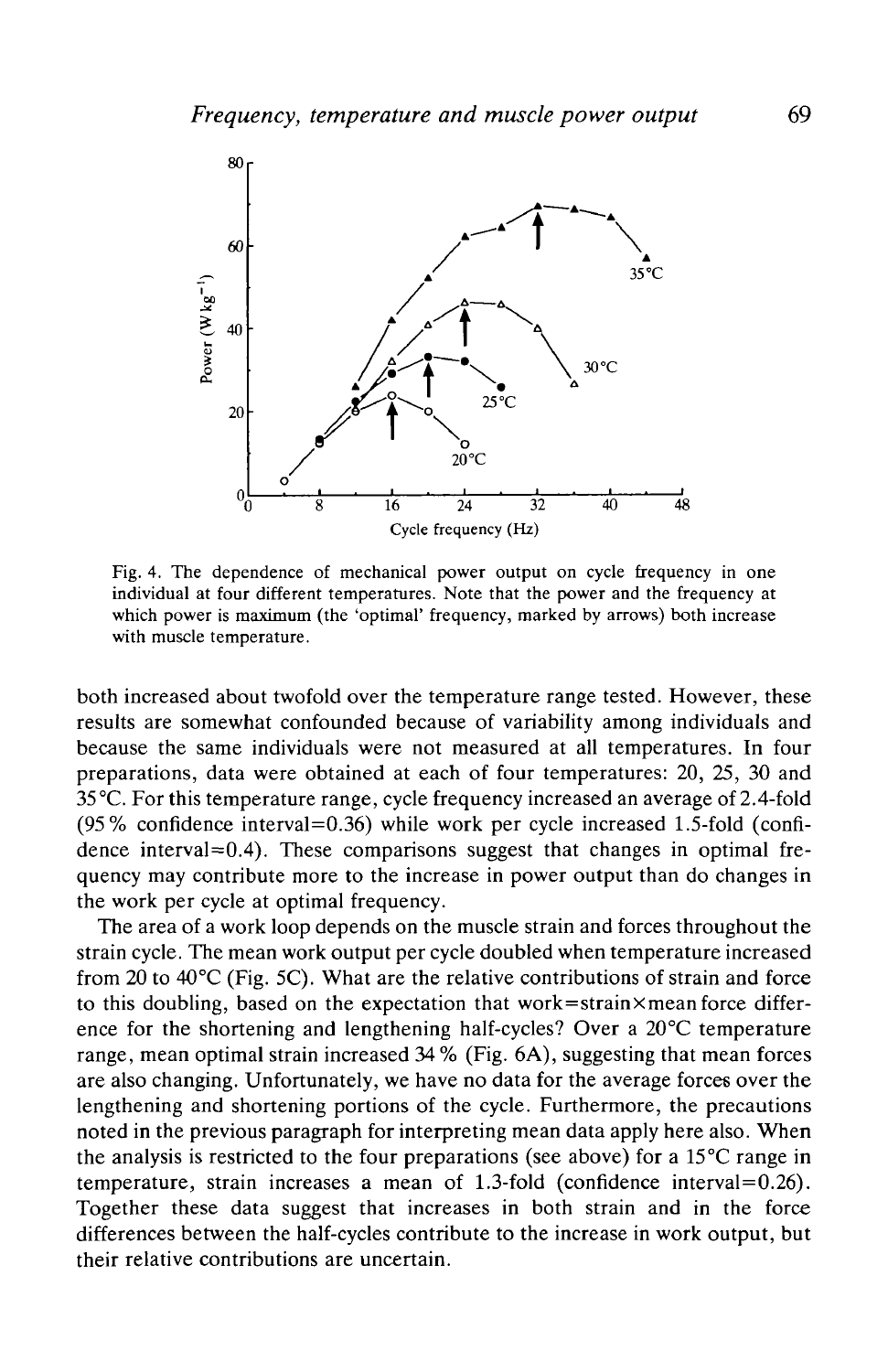The optimal phase for maximum power output was approximately 25 % and showed no clear dependence on temperature (Fig. 6B). The step size used when searching for optimal phase was  $2-3\%$  and the change in work output was very gradual near the optimum phase, both of which make it difficult to define accurately the optimum phase or to detect a trend with temperature.

Power output was the most temperature-sensitive variable. The thermal sensitivities of the variables examined decreased in the following order: optimal frequency>work>optimal strain (Table 1). The temperature dependence of all these parameters decreased as temperature increased. At the highest experimental temperatures of 35 and 40°C, all variables were relatively independent of temperature. This is the same range of temperatures which *Manduca* thoracic muscle experiences during flight.



Fig. 5. (A) Maximum mechanical power at optimal phase, strain and cycle frequency as a function of muscle temperature. Numbers are the sample sizes at each temperature obtained from 19 individuals (one at five temperatures, three at four temperatures, four at two temperatures, and eight at one temperature). The error bars are two times the s.E. For a 20°C temperature range, the  $Q_{10}$  of power output is 2.09. (B) Optimal frequency and (C) work per cycle at the optimal frequency. Samples sizes and confidence intervals are as in A. The variation in work output is much larger than that found for optimal frequency. The variation largely reflects variation among individuals (see text).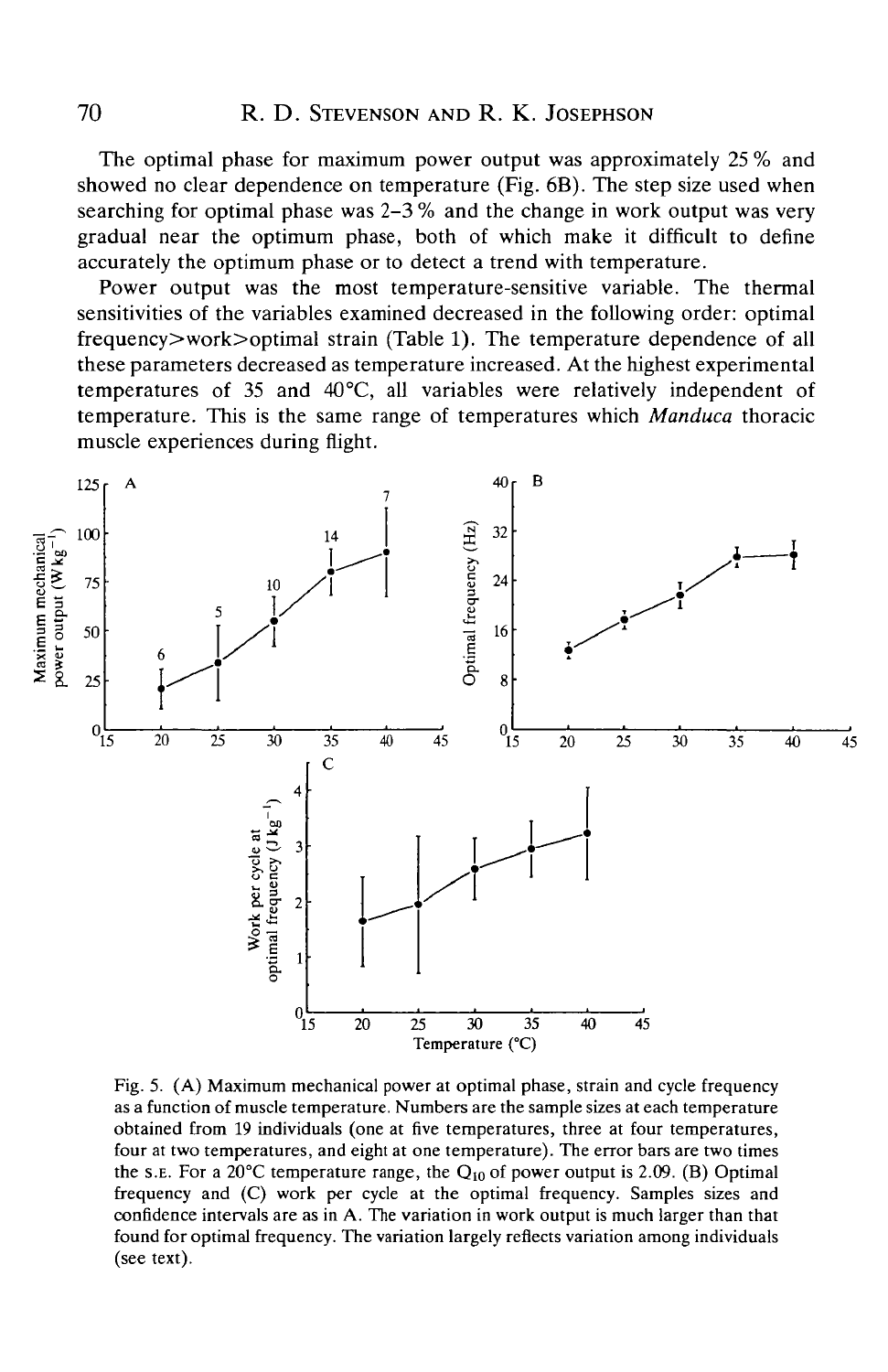

Fig. 6. Optimal strain and stimulation phase corresponding to the maximum power output data from Fig. 5. Sample sizes are the same as in Fig. 5. Confidence intervals are computed as described in the legend of Fig. 5A. Mean optimal strain is about 7 %. Over the 20°C temperature range there is a 34 % increase in strain from 5.9 to 7.9 %. (B) Mean optimal phase varies between 22 and 27 %, with no significant temperature trend.

#### *Work output with paired stimuli per cycle*

The experiments described above were all done with one stimulus per strain cycle. The effects of paired stimuli per cycle on work output were examined at several combinations of muscle temperature and cycle frequency. At 35°C, 28 Hz, and at 30°C, 24 Hz, paired stimuli at interstimulus intervals of 2-12 ms did not increase work output appreciably above that available with one stimulus per cycle (Fig. 7). In contrast to these results, at a lower operating frequency, 12 Hz at  $30^{\circ}$ C, the maximum work output increased significantly, 1.5-2 times, with paired stimuli.

| <i>v manduca jugni muscic</i> |                    |                   |                      |
|-------------------------------|--------------------|-------------------|----------------------|
| Variable                      | Temperature ranges |                   |                      |
|                               | $20 - 30$ °C       | $30-40^{\circ}$ C | Flight<br>$35-40$ °C |
| Power $(Wkg^{-1})$            | 2.65               | 1.65              | 1.27                 |
| Optimal frequency (Hz)        | 1.70               | 1.31              | 1.03                 |
| Work per cycle $(Jkg^{-1})$   | 1.58               | 1.24              | 1.20                 |
| Optimal strain (%)            | 1.26               | 1.08              | 1.03                 |

Table 1.  $Q_{10}$  and  $R_{10}$  values for variables associated with mechanical power output *of* Manduca *flight muscle*

 $R_{10}$  is a concept equivalent to  $Q_{10}$  but used for parameters which are not rates, here work and optimal strain (see Bennett, 1984).

 $Q_{10}$  values are compiled from a mean value of the variable at each temperature.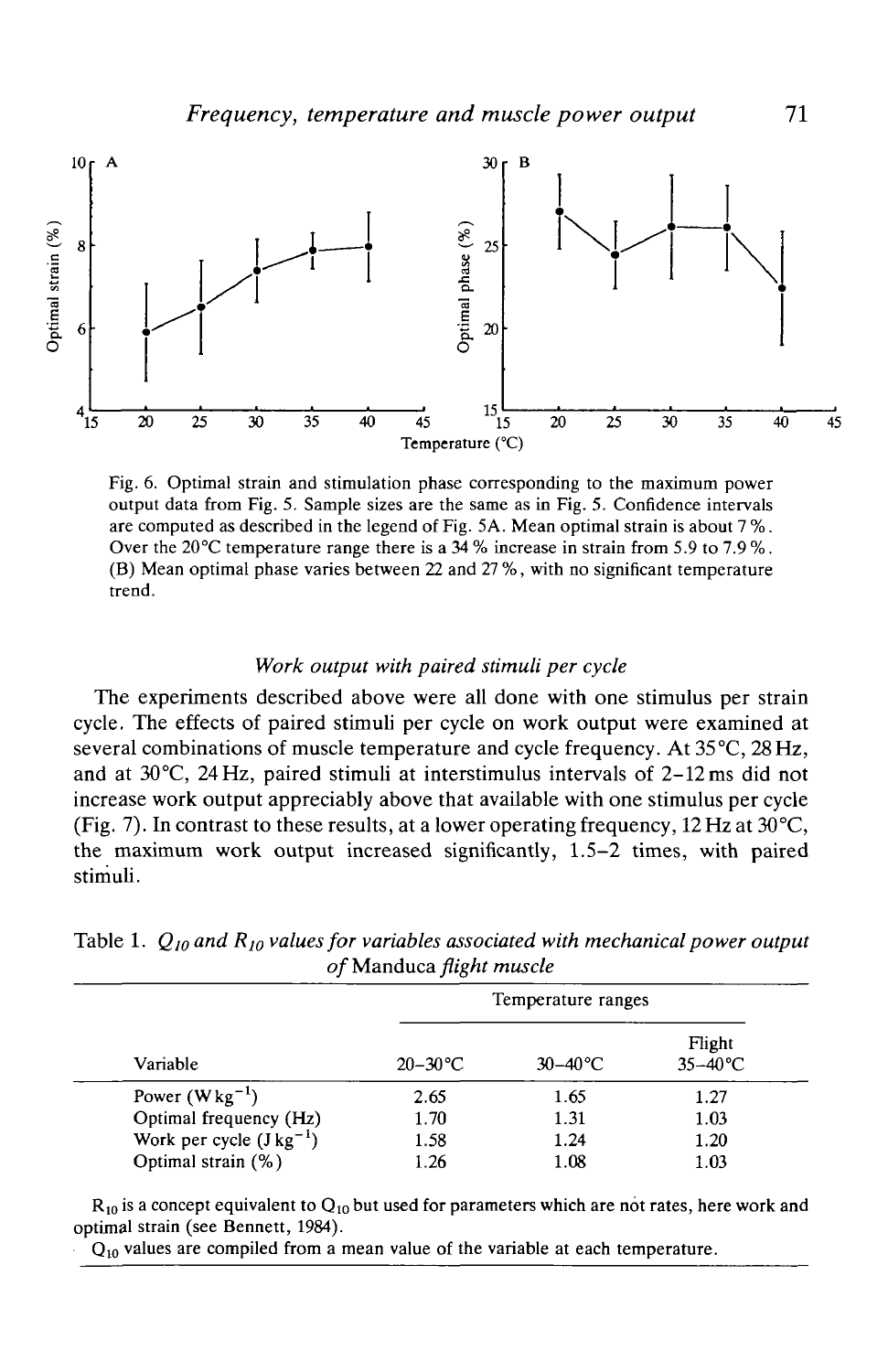

Fig. 7. The effects of two stimuli per cycle on work output for three preparations at 35°C, 28Hz; 30°C, 24Hz; and 30°C, 12Hz. For each interstimulus interval, excursion amplitude and phase are adjusted to produce maximum work output. Relative work is the ratio of maximum work output at two stimuli per cycle and the work output for one stimulus per cycle at the identical temperature and frequency.

#### **Discussion**

# *Temperature, power and flight*

It has often been observed that there is minimum body temperature below which an insect cannot fly, and that many insects warm up by basking or by muscle shivering before flight (Heinrich, 1981). The inability of cool muscles to provide the minimum power required for flight is thought to prevent take-off at low body temperature. Casey (1981a) has estimated that sphingid moths require a minimum mechanical power output of 350 W kg<sup>-1</sup> of muscle in order to fly. This calculation is based on the assumptions that flight muscle is about 20 % of the total animal mass, and that none of the kinetic energy in the moving wing is stored elastically during deceleration of the wing. If perfect elastic storage is assumed, the required power is  $80-110 \text{ W kg}^{-1}$  of muscle. Ellington (1984a) has used improved aerodynamic theory and has estimated that at least  $50 \text{ W kg}^{-1}$  of muscle are required for insect flight. The power obtained from the dv<sub>1</sub> muscle of *Manduca* ranged from 20 to  $90 \text{W kg}^{-1}$ . Thus, the power available is within the range estimated to be required for flight, at least if it is assumed there is substantial elastic storage. We can take this comparison one step further by estimating a minimum thoracic temperature for flight. Our data directly show that the power available for flight increases with temperature (Fig. 5A). If  $50-80$  W kg<sup>-1</sup> of muscle is taken as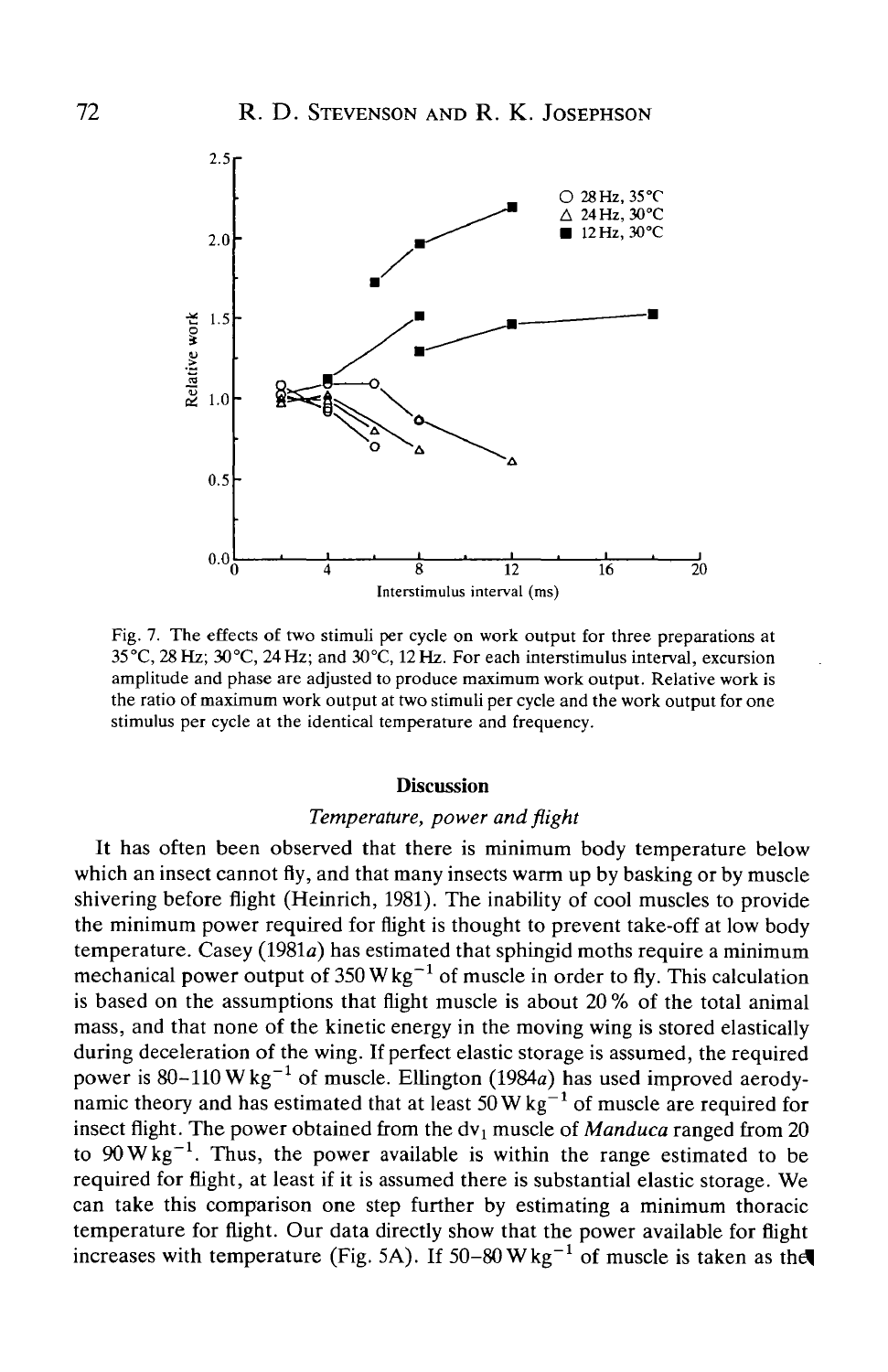minimum power required for flight, muscle temperatures must be at least 30-35°C to deliver this power. Thus, these data support the view that muscle temperature could curtail flight in *Manduca* and other sphinx moths at body temperatures less than 30-35 °C (Heinrich, 1981).

### *Temperature and limits on mechanical power output*

The mechanical power output from a flight muscle of *Manduca* averaged  $90 \,\mathrm{W\,kg^{-1}}$  at 40°C. This value is higher than measurements of power output from other muscles using the same technique (9 W kg $^{-1}$  for a crab respiratory muscle to 78 W kg<sup> $-1$ </sup> for tettigoniid wing muscle, Fig. 8). However, when allowances are made for the lower temperatures during earlier experiments with other muscles, the *Manduca* muscle is similar to those of other species (Fig. 8). It is noteworthy that all the direct measurements of mechanical power output are much less than the maxima of 230–250 W kg $^{-1}$  calculated by Weis-Fogh and Alexander (1977) and by Pennycuick and Rezende (1984), based on the force-velocity properties of muscle and estimates of muscle strain. Even the maximum power output of 130 W kg<sup>-1</sup>, observed in two *Manduca* preparations, is only about half of the theoretical estimates.

The thermal sensitivity of *Manduca* muscle (Table 1) is similar to the thermal sensitivity of muscle from other taxa, as summarized by Bennett (1984). Specifically, (1) where direct comparisons can be made, temperature sensitivities



Fig. 8. Power output of muscles measured by the work-loop technique from a variety of animals plotted against the temperature at which the experiments were conducted. The solid line is taken from data in Fig. 5A. Literature data are as follows: (1) crab respiratory muscle (Stokes and Josephson, 1988); (2) frog sartorius (Stevens, 1988); (3) rat diaphragm (D. A. Syme and E. D. Stevens, in preparation); (4) beetle and (5) bumblebee flight muscle (Machin and Pringle, 1959); (6) tettigoniid flight muscle (Josephson, 1985 $a$ ); (7) tettigoniid flight and singing muscle (Josephson, 1985 $b$ ); (8) locust flight muscle (Mizisin and Josephson, 1987).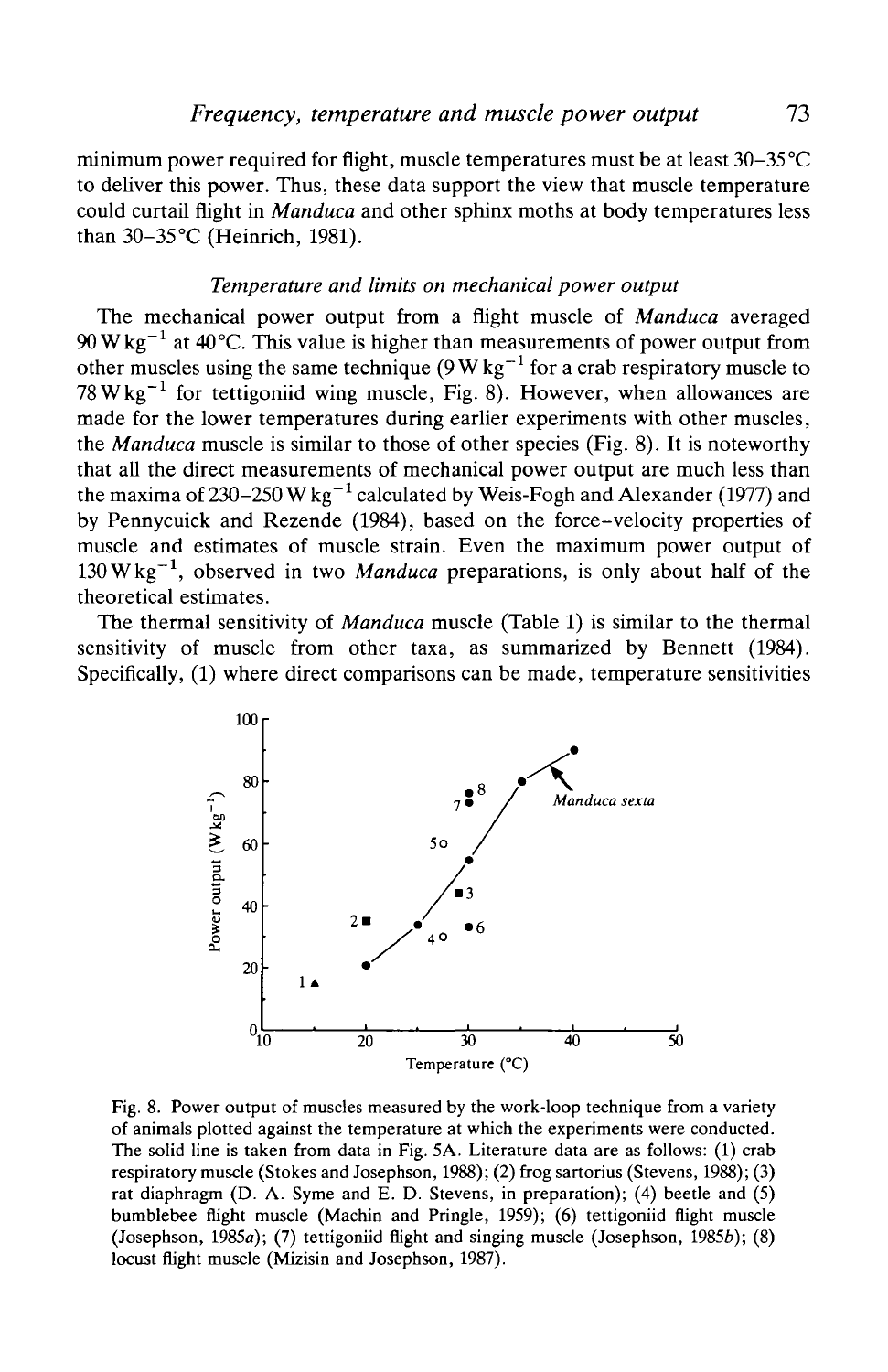

Fig. 9. Comparison of frequency-temperature relationships described in the muscle experiments of Fig. 5B (solid line) with data obtained from the whole animal during flight (dotted box, Heinrich, 1971; R. D. Stevenson, unpublished results) and warm-up (dashed line, Heinrich and Bartholomew, 1971).

of variables measured for *Manduca* muscle are similar to mean values presented by Bennett (1984), (2) rate processes (power and frequency) are more temperature-sensitive than non-rate processes (work and strain) and, (3) temperature sensitivity decreases at higher temperatures.

# *Temperature and frequency relationships*

During free flight, thoracic temperatures in *Manduca* range between 36 and 42°C and wing beat frequencies range between 26 and 32Hz (Heinrich, 1971; R. D. Stevenson, unpublished results). This range of values obtained from flying animals encompasses the temperature and optimal frequency values that maximize power output of the muscle preparation (Fig. 9). At a lower range of temperatures ( $20-35^{\circ}$ C), a close correspondence was also found between the thoracic temperature *vs* wing beat frequency regression obtained from animals during warm-up (Heinrich and Bartholomew, 1971) and the temperature *vs* optimal frequency relationship that maximizes power output (Fig. 9). The agreement between wing beat frequency during warm-up and the optimal frequency for power output was unanticipated. During warm-up the wing movements are of a low amplitude and the functional significance of the behaviour is thought to be heat production not mechanical power output (Heinrich and Casey, 1973). The correspondence may reflect some underlying property of the muscle or of the nervous circuitry involved in the generation of the output patterns, or it may be coincidental.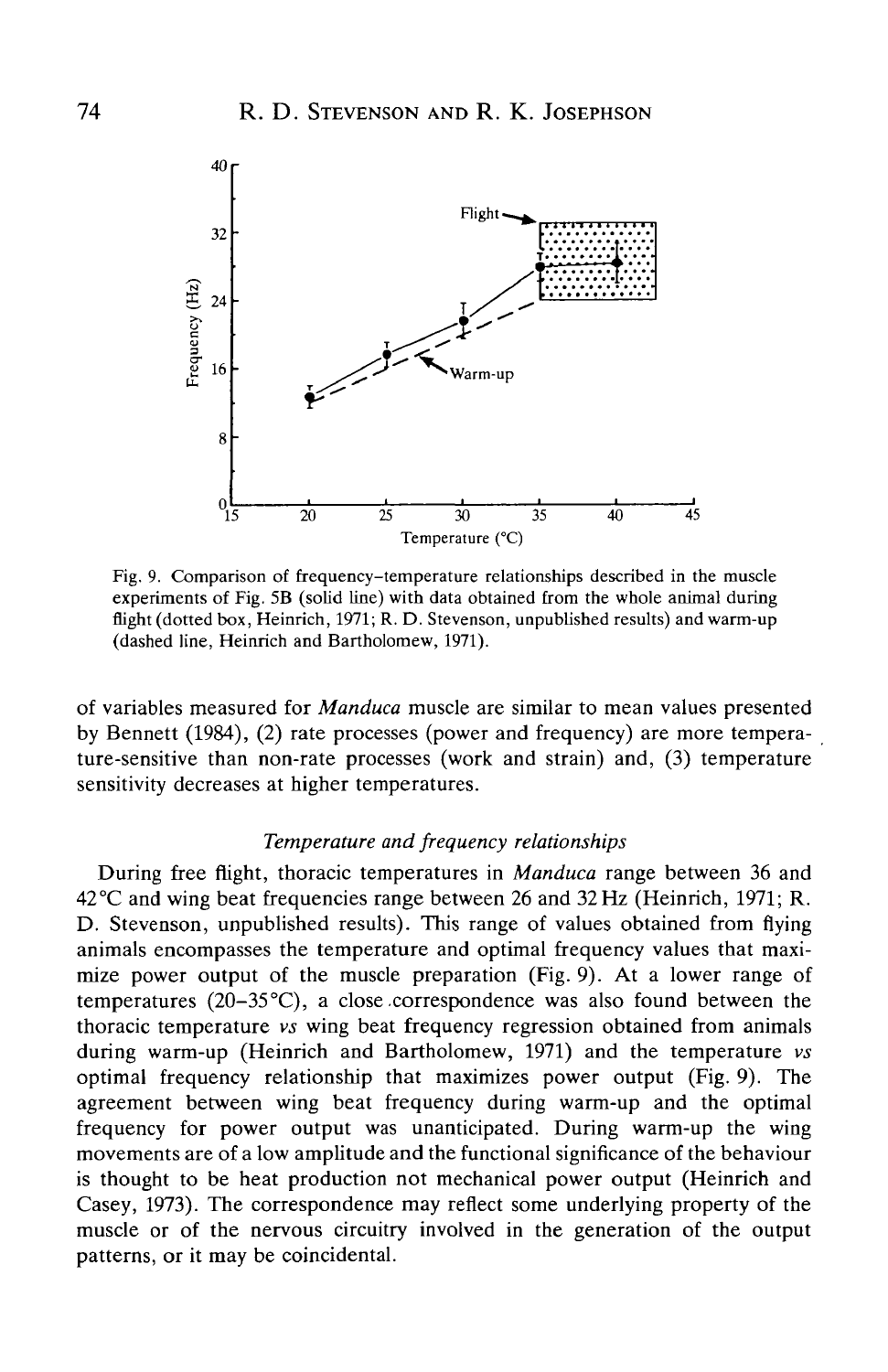### *Muscle activation and work output*

Among insects with synchronous wing muscles, the motor neurones to the muscle may fire repetitively on each cycle, resulting in bursts of up to seven muscle action potentials per wing beat (reviewed in Kammer, 1985). Species with higher wing beat frequencies (20–50 Hz), including sphinx moths, have shorter burst lengths and fewer spikes per cycle than species with low wing beat frequencies (Kammer, 1985). Multiple activation per cycle is generally thought to increase power output (Kammer, 1985). At cycle frequency and temperature conditions normally experienced during flight, multiple activation per cycle does increase mechanical power output from locust and katydid wing muscles above that available from a single stimulus per cycle (Josephson 1985a,*b;* Mizisin and Josephson, 1987). However, for the *d\\* muscle of *Manduca* at cycle frequencies similar to those during flight (24Hz, 28 Hz), pairs of stimuli did not increase power output above that obtained with single shocks (Fig. 7). In contrast, at low operating frequencies (12Hz), multiple stimulation did increase power output.

The effect of multiple activation on power output can be expected to depend on the length of the shortening phase of the operating cycle compared with the duration of the force evoked by a stimulus. In a sinusoidal length cycle at 24 Hz, the shortening half-cycle lasts 21 ms. The twitch duration of the  $dv_1$  muscle at 30°C is about 37ms (onset to 90% relaxation, R. D. Stevenson, unpublished data). Thus, the shortening half-cycle is significantly shorter than the duration of a twitch initiated by a single shock. Multiple stimulation increases the duration of muscle activation; one effect of this would be to increase muscle force during the lengthening half-cycle at 24 Hz. Because of the increased force, more work would be required to re-lengthen the muscle than would be true for a muscle activated but once per cycle. It is presumably because of increased work input required for muscle lengthening, which reduces the net work output, that multiple stimulation does not increase power output at normal operating frequencies. At the lower frequency examined (12Hz), the shortening half-cycle lasts about 42ms, which is longer than the length of a twitch initiated by a single stimulus. At the low frequency, multiple stimulation results in the muscle being active through more of the shortening half-cycle. In this instance, there is an increase in work during the shortening portion of the cycle which is greater than any change in the work necessary to re-lengthen the muscle. Therefore, both work and power output increase with multiple stimulation at low frequency.

The  $dv_1$  muscle is an indirect flight muscle, a muscle that does not attach directly to the wings and whose contraction drives the wings indirectly by bending the thoracic cuticle. Kammer (1971) has recorded muscle action potentials from the dorsal longitudinal muscle (dim) of *Manduca,* which is another indirect flight muscle, and from several direct flight muscles which insert on wing sclerites. During both straight flight and turns, the dim typically produces one action potential per cycle, while the direct flight muscles (basalar, subalar, third axillary muscle) often fired several times per cycle. It may be that the direct flight muscle produces twitches which are shorter than those of the  $dv_1$  and that multiple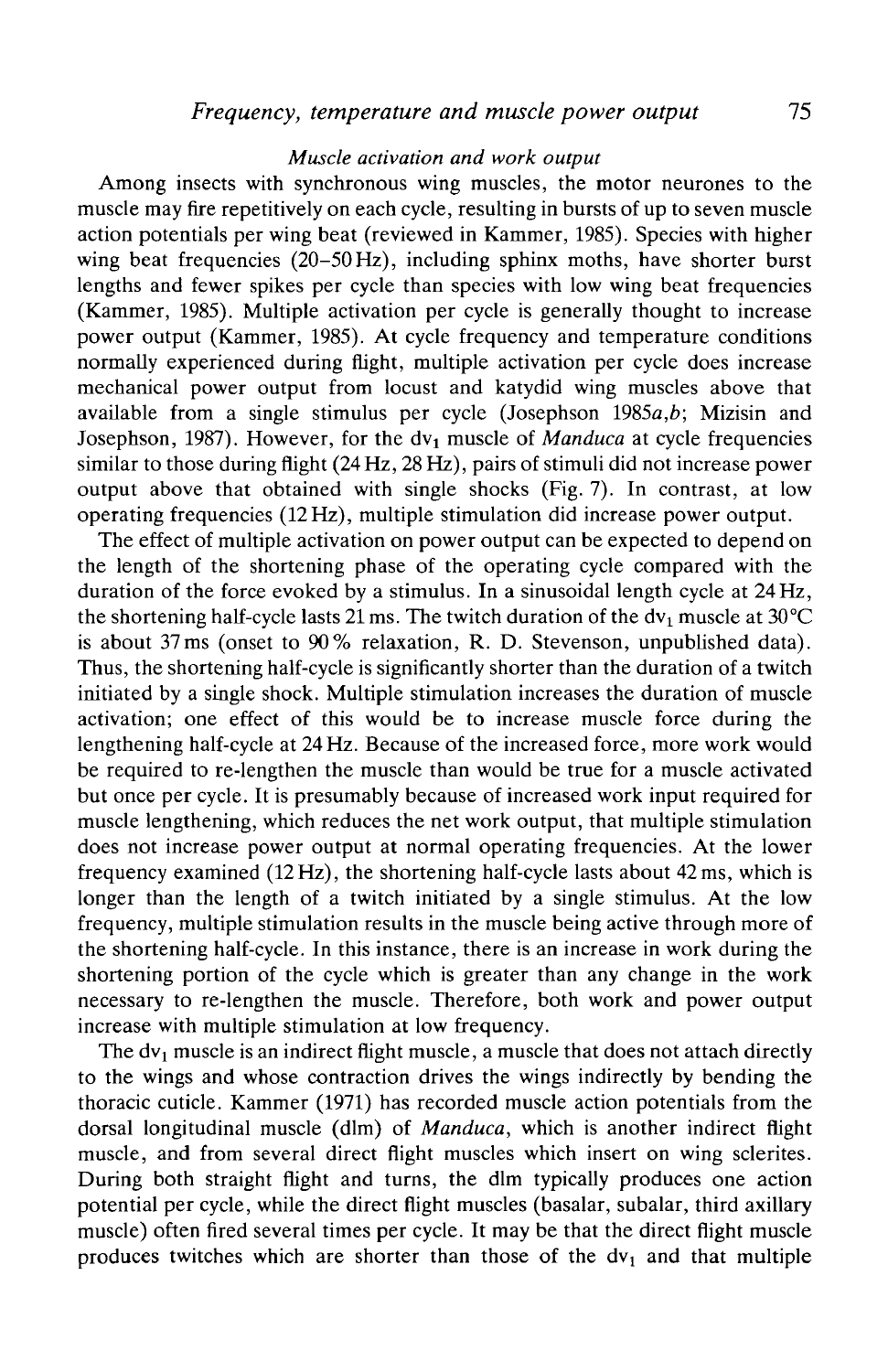activation of the direct flight muscles does increase their power output. Alternatively, the multiple activation may change the phase relationships between activity in the various wing muscles but not their power output, and it is the changing phase relationships which are important for manoeuvring during flight.

# *Estimates of muscle efficiency*

The mechanical efficiency of muscle is defined as the ratio of mechanical power output of the muscle to the chemical power input (Woledge *etal.* 1985, p.209; Hill, 1939). For flight conditions in *Manduca* of 40°C and 28 Hz, average mechanical power output was 90 W kg<sup>-1</sup> of muscle while maximum values reached 130 W kg<sup>-1</sup> of muscle. An estimate of power input can be calculated from published values for oxygen consumption. During free hovering flight, oxygen consumption of *Manduca* is approximately  $44 \text{ ml } O_2 g^{-1}$  body mass h<sup>-1</sup> (=12.2 ml  $O_2 kg^{-1}$  body mass s<sup>-1</sup>) (Heinrich, 1971; Casey, 1976). The wing muscles of *Manduca* make up about 21% of the body mass (R. D. Stevenson, unpublished). Assuming that essentially all the oxygen consumption during flight is by the wing muscles (see Casey, 1981b), the estimated power input is 1170 W kg<sup>-1</sup> of muscle. [Because fat is the main source of fuel when *Manduca* flies (Ziegler and Schultz, 1986), we assumed that 1 ml of  $O<sub>2</sub>$  is approximately equivalent to 20 J (Schmidt-Nielsen 1983).] Therefore overall muscle efficiency is calculated as 8-11 %. This is lower than most published values of 20-25 % for the mechanical efficiency of muscle (data cited in Ellington, 1984a). Muscle efficiency may be more variable and sometimes lower than previously thought. Ellington (1985) calculated values of 10% for asynchronous insect flight muscle. Other estimates of overall efficiency calculated by Heglund *et al.* (1982) for locomotion in small mammals and by Stokes and Josephson (1988) for mechanical power output of a crab respiratory muscle are also close to 10 %.

In summary, the work-loop technique has provided direct measurements of mechanical power output as a function of temperature. These data are consistent with the hypothesis that body temperatures below 30 °C prevent *Manduca* from flying because its muscles have insufficient power. The technique has also been used to derive estimates of muscle efficiency and it has provided information about the patterns of nervous stimulation and muscle strains that might be expected during flight.

This work was supported by NSF postdoctoral fellowship BSR - 8502456 (to RDS) and NSF grant DCB 8416277 (to RKJ). We wish to thank Dr J. Weeks (University of California, Berkeley) for generously supplying pupae for these experiments. The animals were maintained at UCI under permit number 1100 from the Department of Food and Agriculture, State of California. M. Killackey drew Fig. 1. J. Malamund and two reviewers provided helpful comments on the manuscript. We dedicate this paper to Dr K. E. Machin, who was a pioneer in the measurement of mechanical power from insect muscle.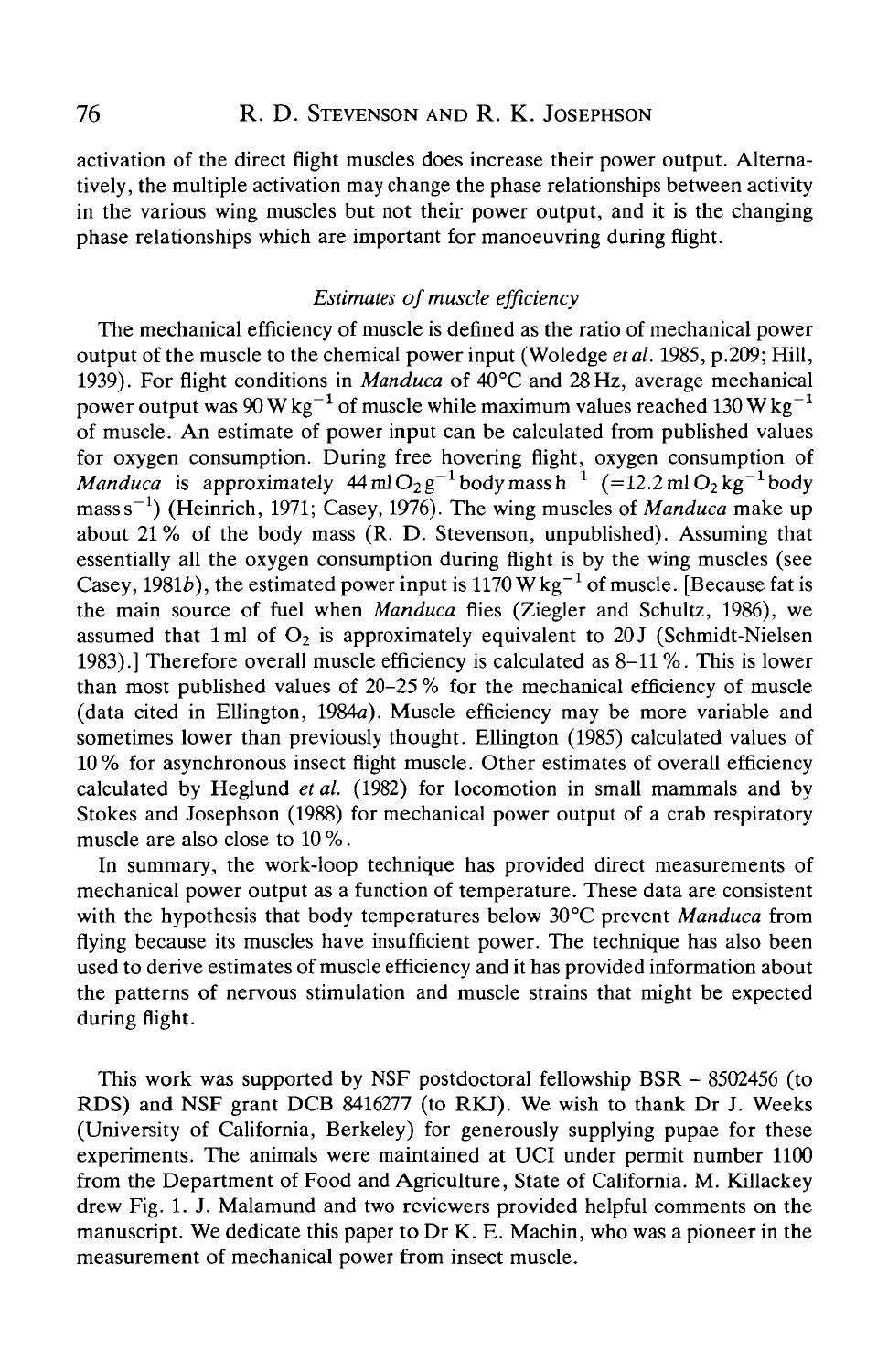#### **References**

- BARTHOLOMEW, G. A. AND CASEY, T. M. (1978). Oxygen consumption of moths during rest, pre-<br>flight warm-up, and flight in relation to body size and wing morphology. *J. exp. Biol.* **76**,<br>11–25.
- BENNETT, A. F. (1984). Thermal dependence of muscle function. Am. J. Physiol. 247 (Regulatory Integrative Comp. Physiol. 16), R217–R229.
- *CASEY*, T. M. (1976). Flight energetics of sphinx moths: Power input during hovering flight.<br>*J. exp. Biol.* 64, 529–543.
- *J. exp. Biol.* **64,** 529-543. CASEY, T. M. (1981a). A comparison of mechanical and energetic estimates of flight cost for
- hovering sphinx moths. *J. exp. Biol.* 91, 117–129.<br>CASEY, T. M. (1981*b*). Insect flight energetics. In *Locomotion and Energetics in Arthropods* (ed. C. F. Herreid and C. R. Fourtner), pp. 419–452. New York: Plenum Publi
- DORSETT, D. A. (1962). Preparation for flight by hawk moths. *J. exp. Biol.* 39, 379–388.<br>EATON, J. L. (1971). Morphology of the head and thorax of the adult tobacco hornworm,
- *Manduca sexta* (Lepidoptera: Sphingidae). I. Skeleton and muscles. *Ann. Ent. Soc. Am.* **64,** 437-445.
- ELLINGTON, C. P. (1984a). The aerodynamics of hovering insect flight. VI. Lift and power requirements. *Phil. Trans. R. Soc. Ser.* B **305,** 145-181.
- ELLINGTON, C. P. (19846). The aerodynamics of hovering insect flight. III. Kinematics. *Phil. Trans. R. Soc. Ser.* B **305,** 41-78.
- ELLINGTON, C. P. (1985). Power and efficiency of insect flight muscle./, *exp. Biol.* 115,293-304.
- HEGLUND, N. C, FEDAK, M. A., TAYLOR, C. R. AND CAVAGNA, G. A. (1982). Energetics and mechanics of terrestrial locomotion. IV. Total mechanical energy changes as a function of speed and body size in birds and mammals. /. *exp. Biol.* 97, 57-66.
- HEINRICH, B. (1971). Temperature regulation of the sphinx moth, *Manduca sexta.* I. Flight energetics and body temperature during free and tethered flight. /. *exp. Biol.* **43,** 141-152.
- HEINRICH, B. (1974). Thermoregulation in endothermic insects. *Science* **185,** 747-756.
- HEINRICH, B. (1981). Ecological and evolutionary perspectives. In *Insect Thermoregulation* (ed. B. Heinrich), pp. 235-302. New York: John Wiley & Sons.
- HEINRICH, B. AND BARTHOLOMEW, G. (1971). An analysis of pre-flight warm-up in the sphinx moth *Manduca sexta. J. exp. Biol.* **54,** 141-152.
- HEINRICH, B. AND CASEY, T. M. (1973). Metabolic rate and endothermy in sphinx moths. /. *comp. Physiol.* **82,** 195-206.
- HILL," A. V. (1939). The mechanical efficiency of frog's muscle. *Proc. R. Soc.* B **127,** 434-451.
- JOHNSTON, I. A. AND ALTRINGHAM, J. D. (1988). Muscle function in locomotion. *Nature, Lond.* **335,** 767-768.
- JOSEPHSON, R. K. (1981). Temperature and the mechanical performance of insect muscle. In *Insect Thermoregulation* (ed. B. Heinrich), pp. 19-44. New York: John Wiley & Sons.
- JOSEPHSON, R. K. (1985a). Mechanical power output from striated muscle during cyclic contraction. *J. exp. Biol.* **114,** 493-512.
- JOSEPHSON, R. K. (19856). The mechanical power output of tettigoniid wing muscle during singing and flight. *J. exp. Biol.* **117,** 357-368.
- KAMMER, A. E. (1971). The flight motor output during turning flight in a hawkmoth, *Manduca sexta. J. Insect Physiol.* 17, 1073-1086.
- KAMMER, A. E. (1985). Flying. In *Comprehensive Insect Physiology, Biochemistry and Pharmacology* (ed. G. A. Kerkut and G. I. Gilbert), pp. 491-552. Oxford: Pergamon Press.
- KAMMER, A. E. AND HEINRICH, B. (1978). Insect flight metabolism. *Adv. Insect Physiol.* 13, 133-228.
- MACHIN, K. E. AND PRINGLE, J. W. S. (1959). The physiology of insect fibrillar muscle. II. Mechanical properties of a beetle muscle flight muscle. *Proc. R. Soc.* B **151,** 204-225.
- MADDEN, A. H. (1944). The external morphology of the adult tobacco hornworm (Lepidoptera, Sphingidae). *Ann. Ent. Soc. Am.* **37,** 145-160.
- MIZISIN, A. P. AND JOSEPHSON, R. K. (1987). Mechanical power output of locust flight muscle. /. *comp. Physiol.* A **160,** 413-419.
- PENNYCUICK, C. J. AND REZENDE, M. A. (1984). The specific power output of aerobic muscle related to the power density of mitochondria. *J. exp. Biol.* **108,** 377-392.